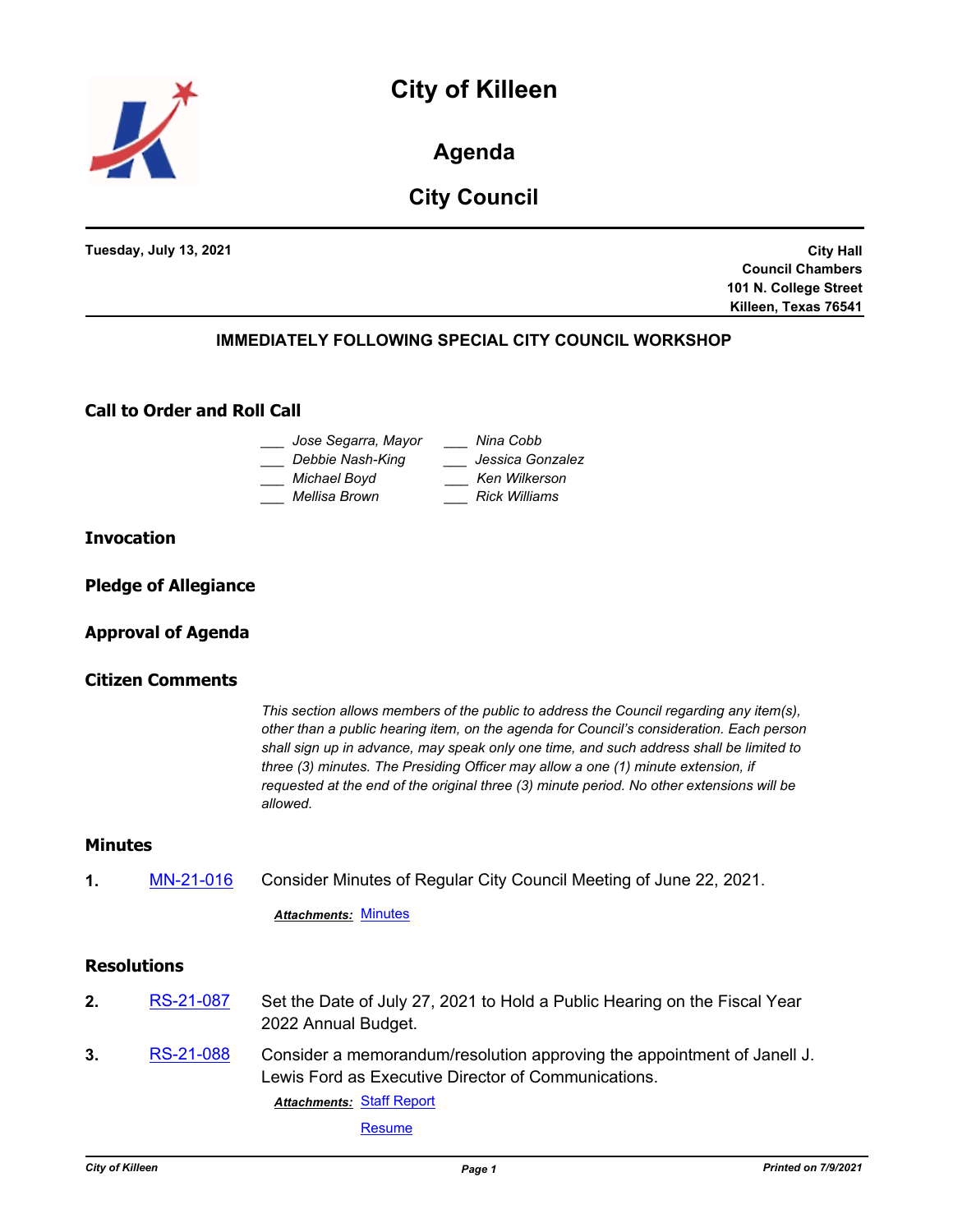#### **[Presentation](http://killeen.legistar.com/gateway.aspx?M=F&ID=b5e3f5d4-94a5-44cc-aee8-a73a1e3df7a6.pdf)**

**4.** [RS-21-089](http://killeen.legistar.com/gateway.aspx?m=l&id=/matter.aspx?key=5505) Consider a memorandum/resolution authorizing an agreement of transfer for Police Service Dog Jaxx.

**Attachments: [Staff Report](http://killeen.legistar.com/gateway.aspx?M=F&ID=9bea54bb-6775-4e76-b578-ce2db9e7c1f5.pdf)** 

**[Agreement](http://killeen.legistar.com/gateway.aspx?M=F&ID=c2aec4f0-f6a4-447b-9a46-5b24b84eabaa.pdf)** 

**[Presentation](http://killeen.legistar.com/gateway.aspx?M=F&ID=7be2ce9d-59ee-4d51-b002-1274de874bfc.pdf)** 

**5.** [RS-21-090](http://killeen.legistar.com/gateway.aspx?m=l&id=/matter.aspx?key=5542) Consider a memorandum/resolution authorizing the purchase of body worn cameras under a five-year replacement and service plan, in an amount not to exceed \$348,650, from COBAN Technologies, Inc.

**Attachments: [Staff Report](http://killeen.legistar.com/gateway.aspx?M=F&ID=42b9f800-b9e9-4458-a7d3-50f8b37f0178.pdf)** 

**[Quote](http://killeen.legistar.com/gateway.aspx?M=F&ID=963da0eb-42ee-42da-bfce-7825c8f61c0c.pdf)** [Certificate of Interested Parties](http://killeen.legistar.com/gateway.aspx?M=F&ID=bdaa99a4-9825-46a6-be58-4187c0e192e4.pdf) **[Presentation](http://killeen.legistar.com/gateway.aspx?M=F&ID=e13f457a-2136-4a2d-8d04-32d6d199e992.pdf)** 

**6.** [RS-21-091](http://killeen.legistar.com/gateway.aspx?m=l&id=/matter.aspx?key=5532) Consider a memorandum/resolution approving the renewal of a professional services contract with Lockton Dunning Benefits for self-funding consulting services in an amount not to exceed \$95,000.

**Attachments: [Staff Report](http://killeen.legistar.com/gateway.aspx?M=F&ID=64e2421f-3264-4655-8471-c90724494e8d.pdf)** 

**[Contract](http://killeen.legistar.com/gateway.aspx?M=F&ID=b7a2224f-9124-4a42-9914-fa3798942c03.pdf)** [Certificate of Interested Parties](http://killeen.legistar.com/gateway.aspx?M=F&ID=ebf4be37-52ee-47a7-9826-ab9baa614490.pdf) **[Presentation](http://killeen.legistar.com/gateway.aspx?M=F&ID=d0d85977-0214-443e-9f1f-91cd09ed3ee2.pdf)** 

**7.** [RS-21-092](http://killeen.legistar.com/gateway.aspx?m=l&id=/matter.aspx?key=5538) Consider a memorandum/resolution authorizing the purchase of turnout gear in the amount of \$308,445.99, from North American Fire Equipment Company.

> **Attachments: [Staff Report](http://killeen.legistar.com/gateway.aspx?M=F&ID=692a9292-ff18-40df-8ec4-34dc4d3ad324.pdf) [Quote](http://killeen.legistar.com/gateway.aspx?M=F&ID=d6bd5fec-20ec-4f2a-b345-bbc32bc9bfdb.pdf)** [Certificate of Interested Parties](http://killeen.legistar.com/gateway.aspx?M=F&ID=e8b1f123-e92b-4ac5-b642-f9e557f2f628.pdf) **[Presentation](http://killeen.legistar.com/gateway.aspx?M=F&ID=f5c9ddf6-2d98-4c1f-ba39-5bd064085b0a.pdf)**

**8.** [RS-21-093](http://killeen.legistar.com/gateway.aspx?m=l&id=/matter.aspx?key=5552) Consider a memorandum/resolution approving the acceptance and disposition of the Homeland Security Grant - Office of the Governor.

**Attachments: [Staff Report](http://killeen.legistar.com/gateway.aspx?M=F&ID=ca7a3c8d-25cd-4f77-868c-4c5cb55a3c55.pdf)** 

**[Resolution](http://killeen.legistar.com/gateway.aspx?M=F&ID=e88e792e-1dfa-4ff7-8c53-fda3b2a98f29.pdf)** 

**[Presentation](http://killeen.legistar.com/gateway.aspx?M=F&ID=1f18651b-e63b-4a46-8da3-93e20971c387.pdf)** 

**9.** [RS-21-096](http://killeen.legistar.com/gateway.aspx?m=l&id=/matter.aspx?key=5555) Consider a memorandum/resolution approving a Professional Services Agreement with Garver, LLC, for construction administration/management of the Replacement of Terminal Capital Equipment System at Killeen-Fort Hood Regional Airport, in the amount of \$200,000.

**Attachments: [Staff Report](http://killeen.legistar.com/gateway.aspx?M=F&ID=289d9269-a7b9-4f82-9f88-2d00ad2ec050.pdf)** 

**[Agreement](http://killeen.legistar.com/gateway.aspx?M=F&ID=e287c7b2-4eb7-40e9-b6a7-d36226c7f8a3.pdf)**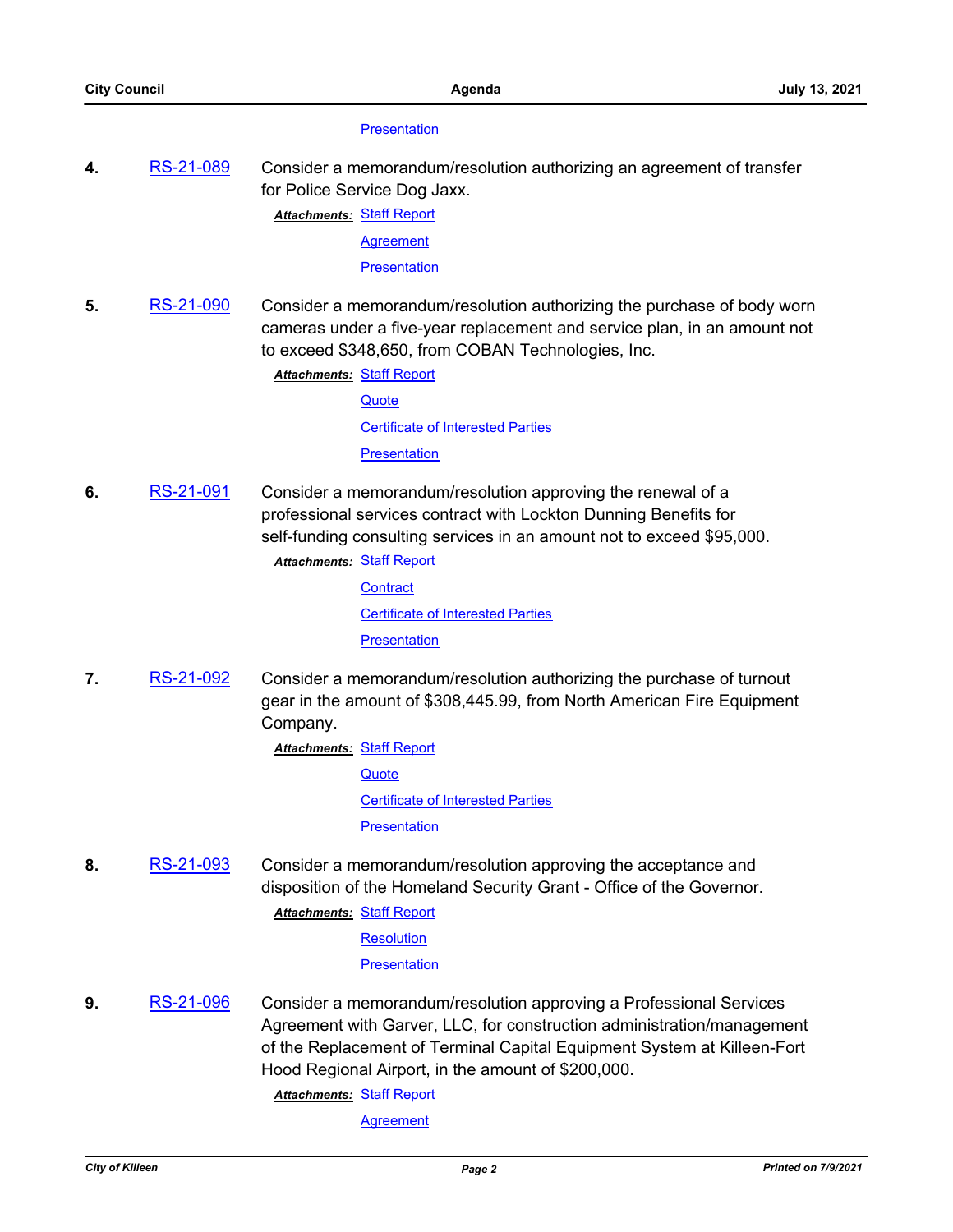#### [Certificate of Interested Parties](http://killeen.legistar.com/gateway.aspx?M=F&ID=b2813589-e3c6-4a1f-a52a-eff8a38878c6.pdf)

**[Presentation](http://killeen.legistar.com/gateway.aspx?M=F&ID=448fcc49-1fa9-4390-96f7-111df79af082.pdf)** 

**10.** [RS-21-097](http://killeen.legistar.com/gateway.aspx?m=l&id=/matter.aspx?key=5557) Consider a memorandum/resolution approving amendments to the Communications System Agreement with the Bell County Communications Center.

**Attachments: [Staff Report](http://killeen.legistar.com/gateway.aspx?M=F&ID=13c1574f-735a-40a9-9a63-09c9fc4358d9.pdf)** 

[Redlined Amended Agreement](http://killeen.legistar.com/gateway.aspx?M=F&ID=46dd2bfe-2984-4085-b10a-89d4036b82cd.pdf) **[Agreement](http://killeen.legistar.com/gateway.aspx?M=F&ID=4f965872-d6d1-4409-8bf2-4a8ab49ba39d.PDF) [Presentation](http://killeen.legistar.com/gateway.aspx?M=F&ID=8f4948e8-9243-45b2-b801-0e762f714fd5.pdf)** 

**11.** [RS-21-098](http://killeen.legistar.com/gateway.aspx?m=l&id=/matter.aspx?key=5558) Consider a memorandum/resolution approving an Interlocal Cooperation Contract between the City of Killeen, City of Temple, Temple Independent School District, and Bell County engaging Bickerstaff Heath Delgado Acosta to perform redistricting services in relation to the 2020 Census.

**Attachments: [Staff Report](http://killeen.legistar.com/gateway.aspx?M=F&ID=0cb9441a-d031-4a75-b000-6c8d41c68a6b.pdf)** 

[Proposal](http://killeen.legistar.com/gateway.aspx?M=F&ID=22759815-bf02-43c1-a1e5-c53694ea763b.pdf)

**[Contract](http://killeen.legistar.com/gateway.aspx?M=F&ID=6796414b-8681-4732-8ad1-0b61c5888394.pdf)** 

**[Presentation](http://killeen.legistar.com/gateway.aspx?M=F&ID=94e927a6-519a-4c7d-920e-9b7e67221424.pdf)** 

**12.** [RS-21-099](http://killeen.legistar.com/gateway.aspx?m=l&id=/matter.aspx?key=5583) Consider a memorandum/resolution appointing Councilmembers to various boards and commissions.

**Attachments: [Staff Report](http://killeen.legistar.com/gateway.aspx?M=F&ID=39a61e50-15fa-4157-ba7d-033fa01c7db5.pdf)** 

**[Presentation](http://killeen.legistar.com/gateway.aspx?M=F&ID=ce9a2597-3918-4c81-885c-6c2f862e3242.pdf)** 

# **Ordinances**

**13.** [OR-21-012](http://killeen.legistar.com/gateway.aspx?m=l&id=/matter.aspx?key=5565) Consider an ordinance amending the Code of Ordinances Chapter 19, Parks and Recreation and Chapter 31, Zoning, addressing signage in the park system.

**Attachments: [Staff Report](http://killeen.legistar.com/gateway.aspx?M=F&ID=91073056-0fa5-45b5-b518-918fbd55bcb0.pdf)** 

**[Ordinance](http://killeen.legistar.com/gateway.aspx?M=F&ID=88a547f4-0c08-48c8-bfc5-9a78bfcfc727.pdf)** 

**[Presentation](http://killeen.legistar.com/gateway.aspx?M=F&ID=6aef2611-518a-45ff-8ade-a8a5d78eee99.pdf)** 

# **Public Hearings**

**14.** [PH-21-030](http://killeen.legistar.com/gateway.aspx?m=l&id=/matter.aspx?key=5564) HOLD a public hearing and consider an ordinance granting Atmos Energy a .202 acre temporary construction easement to be located on Lot 16, Block 1, Hunter's Chase Subdivision (Hunt Neighborhood Park), Killeen, Texas. (1st of 3 readings) **Attachments: [Staff Report](http://killeen.legistar.com/gateway.aspx?M=F&ID=0ed027cb-6f76-4780-8866-522a796f954d.pdf)** 

> **[Maps](http://killeen.legistar.com/gateway.aspx?M=F&ID=8847f1cd-9ee0-4bea-8079-4b59fd76d916.pdf) [Ordinance](http://killeen.legistar.com/gateway.aspx?M=F&ID=44d13e7b-ff0b-46a4-a622-b465ba434e2d.pdf)**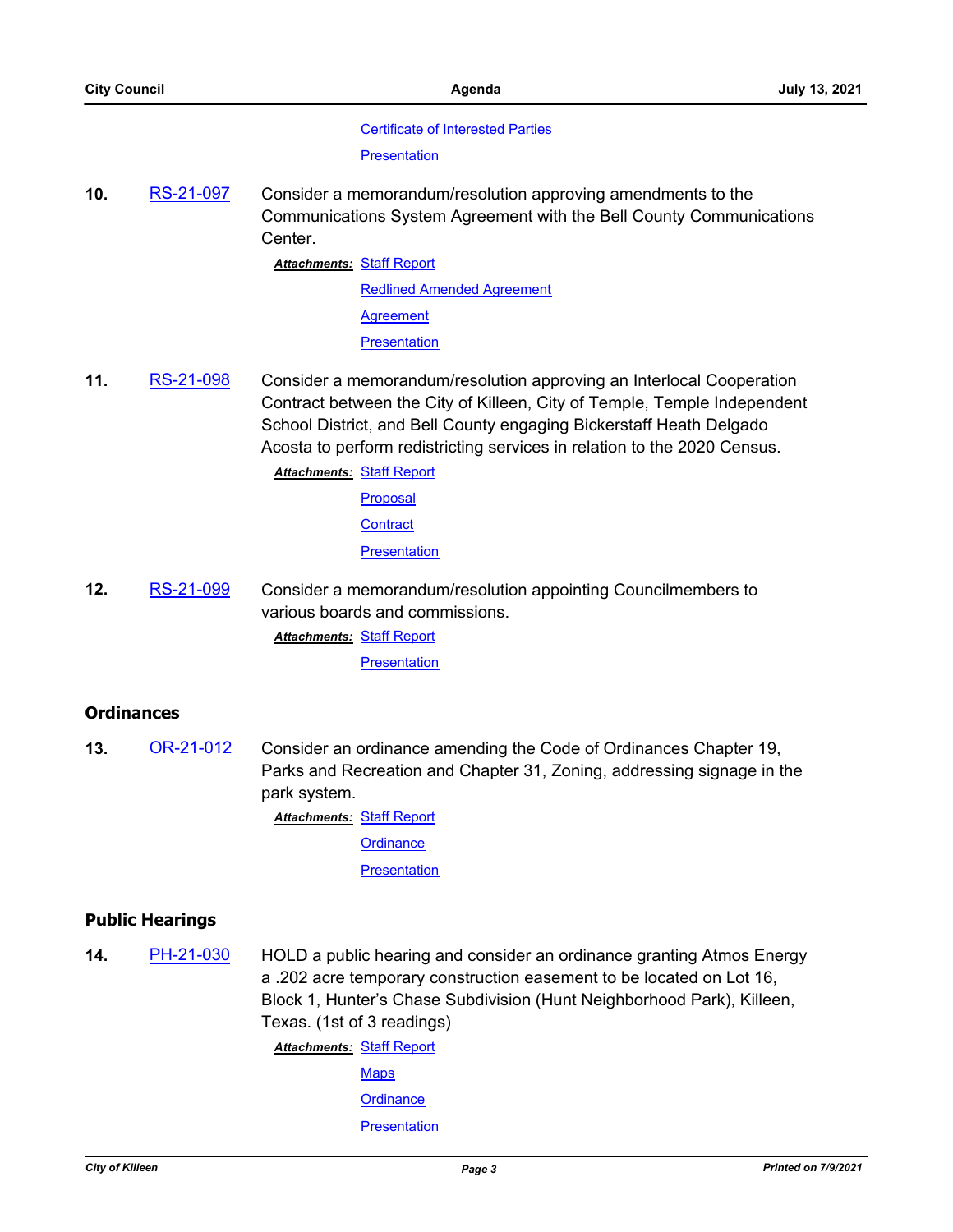**15.** [PH-21-031](http://killeen.legistar.com/gateway.aspx?m=l&id=/matter.aspx?key=5543) HOLD a public hearing and consider an ordinance submitted by Republic Engineering & Development Services on behalf of Generation III L.P., (Case #FLUM21-02) to amend the Comprehensive Plan's Future Land Use Map (FLUM) from a 'General Commercial' (GC) designation to a 'General Residential' (GR) designation for approximately 5.88 acres, being part of Tract D of the Killeen Area Investment Group Corp., Inc. Industrial Tract. The property is locally addressed as 5200 East Veterans Memorial Boulevard, Killeen, Texas.

**Attachments: [Staff Report](http://killeen.legistar.com/gateway.aspx?M=F&ID=3abc3a0a-30d5-4ac1-9608-bd0ce646298a.pdf)** 

**[Maps](http://killeen.legistar.com/gateway.aspx?M=F&ID=dbbc78e8-bd1a-42bd-8883-b2f864cad02d.pdf) [Minutes](http://killeen.legistar.com/gateway.aspx?M=F&ID=6b3e0327-6e94-4cd6-b4fb-947685c62161.pdf) [Ordinance](http://killeen.legistar.com/gateway.aspx?M=F&ID=ca7901d5-eb0f-4f94-9e4b-0753e5a49e39.pdf) [Presentation](http://killeen.legistar.com/gateway.aspx?M=F&ID=f7082068-01e8-413d-a0b0-7b512beca72a.pdf)** 

**16.** [PH-21-032](http://killeen.legistar.com/gateway.aspx?m=l&id=/matter.aspx?key=5544) HOLD a public hearing and consider an ordinance submitted by Republic Engineering & Development Services on behalf of Generation III L.P., (Case #Z21-013) to rezone approximately 5.88 acres from "R-1" (Single-Family Residential District) and "M-1" (Manufacturing District) to "R-2" (Two-Family Residential District), being part of Tract D of the Killeen Area Investment Group Corp., Inc. Industrial Tract. The property is locally addressed as 5200 East Veterans Memorial Boulevard, Killeen, Texas. (Requires 3/4 Majority Vote)

**Attachments: [Staff Report](http://killeen.legistar.com/gateway.aspx?M=F&ID=ecd746cb-61e2-4bcf-93fa-375d951b0772.pdf) [Maps](http://killeen.legistar.com/gateway.aspx?M=F&ID=e6fb1395-6a7c-42c2-954e-71f2aea93e61.pdf) [Minutes](http://killeen.legistar.com/gateway.aspx?M=F&ID=59e478e5-d982-4555-b7a0-1115018458eb.pdf) [Ordinance](http://killeen.legistar.com/gateway.aspx?M=F&ID=8b122aaf-922f-4b53-855b-b5f7dd4b537e.pdf) [Considerations](http://killeen.legistar.com/gateway.aspx?M=F&ID=2bc273c8-f967-49f0-89e1-83fbb96377de.pdf) [Responses](http://killeen.legistar.com/gateway.aspx?M=F&ID=650798d8-af17-43ff-9a16-0ca00fa51723.pdf) [Presentation](http://killeen.legistar.com/gateway.aspx?M=F&ID=0b616604-cdbc-4e8b-b915-e1b473582e48.pdf)** 

**17.** [PH-21-033](http://killeen.legistar.com/gateway.aspx?m=l&id=/matter.aspx?key=5545) HOLD a public hearing and consider an ordinance submitted by OW Clear Creek LLC, (Case #Z21-15) to rezone approximately 0.44 acres out of the J.E. Maddera Survey, Abstract No. 600 from "R-MS" (Manufactured Housing District) to "B-3" (Business District). The property is locally addressed as 5314 Tiffany Circle, Killeen, Texas.

> **Attachments: [Staff Report](http://killeen.legistar.com/gateway.aspx?M=F&ID=ef291f6d-3a91-4c03-b0c2-f07e7ac8e112.pdf) [Maps](http://killeen.legistar.com/gateway.aspx?M=F&ID=1897128a-0e5f-49d4-988f-ca59d0e1a703.pdf)**

**[Minutes](http://killeen.legistar.com/gateway.aspx?M=F&ID=2dd86b0f-c485-42be-b5af-e42a066ba170.pdf)** 

**[Ordinance](http://killeen.legistar.com/gateway.aspx?M=F&ID=9c2a6e46-7a52-4195-a721-1a5d7ef44607.pdf)** 

**[Considerations](http://killeen.legistar.com/gateway.aspx?M=F&ID=89d748d8-603a-46ee-9ed9-1a95dc1d4c0c.pdf)** 

**[Presentation](http://killeen.legistar.com/gateway.aspx?M=F&ID=d509e37e-ffd6-43a3-9321-c8508951f98f.pdf)** 

**18.** [PH-21-034](http://killeen.legistar.com/gateway.aspx?m=l&id=/matter.aspx?key=5547) HOLD a public hearing and consider an ordinance submitted by Quintero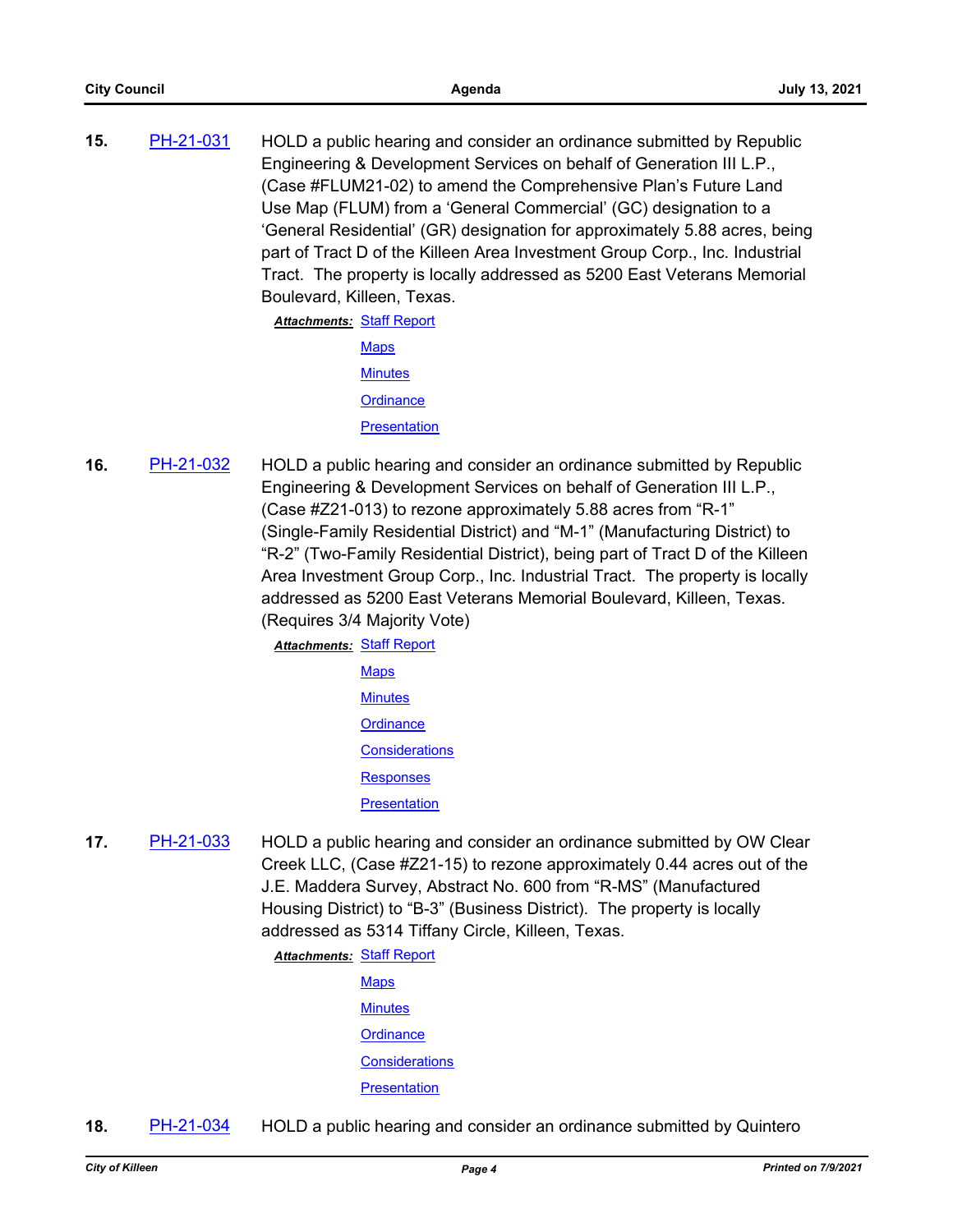Engineering LLC on behalf of E. Construction, LLC (Case #Z21-16) to rezone approximately 1.50 acres from "B-5" (Business District) to "B-C-1" (General Business and Alcohol Sales District), being Lot 1, in Block 1, Faucett Commercial Subdivision. The property is locally addressed as 3700 South W.S. Young Drive, Killeen, Texas.

**Attachments: [Staff Report](http://killeen.legistar.com/gateway.aspx?M=F&ID=7c2ffefb-4ac1-45be-9233-522693bf28cf.pdf) [Maps](http://killeen.legistar.com/gateway.aspx?M=F&ID=99cd4beb-7f83-4348-8708-fa73619b55fa.pdf) [Minutes](http://killeen.legistar.com/gateway.aspx?M=F&ID=71d3f0d8-3cb1-497a-ad40-b83a10c11356.pdf) [Ordinance](http://killeen.legistar.com/gateway.aspx?M=F&ID=f1805697-51e0-4654-a410-afd84bd40931.pdf) [Considerations](http://killeen.legistar.com/gateway.aspx?M=F&ID=e8ef24cd-9aaf-4cf7-a947-6812e5d226f6.pdf)** [Responses](http://killeen.legistar.com/gateway.aspx?M=F&ID=5b151d82-6d1c-4989-9cf0-a6ad532a4795.pdf) **[Presentation](http://killeen.legistar.com/gateway.aspx?M=F&ID=a0509ef3-2d1e-46cb-8cbb-1e5772f33838.pdf)** 

**19.** [PH-21-035](http://killeen.legistar.com/gateway.aspx?m=l&id=/matter.aspx?key=5566) HOLD a public hearing and consider an ordinance amending the FY 2021 Annual Budget of the City of Killeen to increase revenue and expenditure accounts in the General Fund and Aviation Funds.

**Attachments: [Staff Report](http://killeen.legistar.com/gateway.aspx?M=F&ID=3d2a0068-5540-4845-a0eb-a608374e1f55.pdf)** 

**[Ordinance](http://killeen.legistar.com/gateway.aspx?M=F&ID=ad14f71f-e93f-4fa2-86a2-85eb9e770baa.pdf)** 

**[Presentation](http://killeen.legistar.com/gateway.aspx?M=F&ID=b96e29a9-d396-4fa7-a8d9-223909956abd.pdf)** 

# **Adjournment**

*I* certify that the above notice of meeting was posted on the Internet and on the bulletin *boards at Killeen City Hall and at the Killeen Police Department on or before 5:00 p.m. on July 9, 2021.*

*Lucy C. Aldrich, City Secretary* 

*\_\_\_\_\_\_\_\_\_\_\_\_\_\_\_\_\_\_\_\_\_\_\_\_\_\_\_\_\_\_\_*

*The public is hereby informed that notices for City of Killeen meetings will no longer distinguish between matters to be discussed in open or closed session of a meeting. This practice is in accordance with rulings by the Texas Attorney General that, under the Texas Open Meetings Act, the City Council may convene a closed session to discuss any matter listed on the agenda, without prior or further notice, if the matter is one that the Open Meetings Act allows to be discussed in a closed session.*

*This meeting is being conducted in accordance with the Texas Open Meetings Law [V.T.C.A., Government Code, § 551.001 et seq.]. This meeting is being conducted in accordance with the Americans with Disabilities Act [42 USC 12101 (1991)]. The facility is wheelchair accessible and handicap parking is available. Requests for sign interpretive services are available upon requests received at least 48 hours prior to the meeting. To make arrangements for those services, please call 254-501-7700, City Manager's Office, or TDD 1-800-734-2989.*